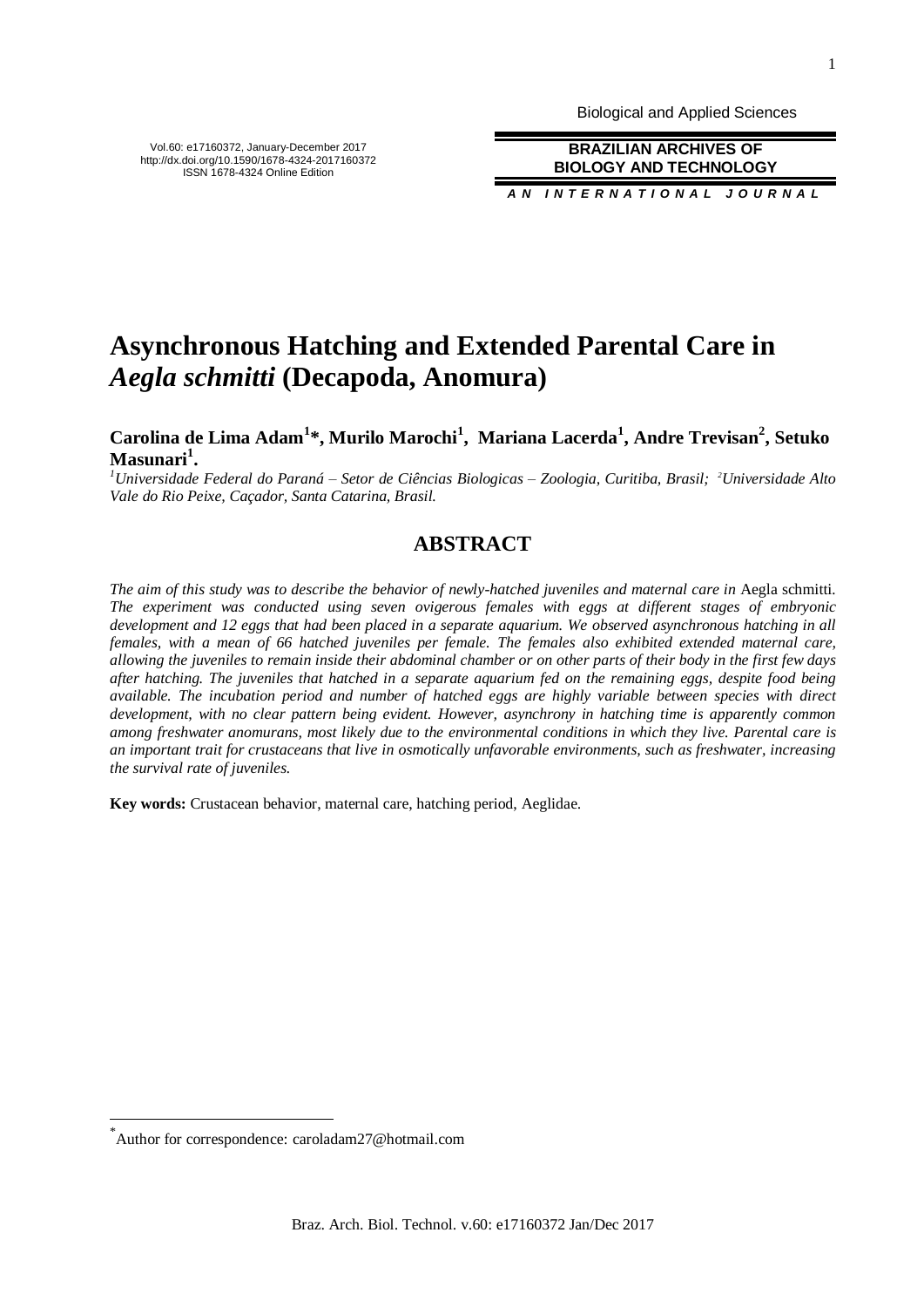## **INTRODUCTION**

According to Trivers (1972), the term "parental care" covers any parental feature that improves the adaptive value of the spawn, sometimes at great energetic cost to the parents<sup>1,2</sup>. Parental care is highly variable between species, comprising both nonbehavioral and behavioral traits<sup>3</sup>. For example, among invertebrates, it can include the production of trophic eggs, the protection of eggs and/or larvae inside or outside the progenitor's body, the active care of recently hatched eggs and, occasionally, the provision of food to juveniles<sup>4</sup>. The continuous care of offspring following hatching is known as extended parental care<sup>5</sup>, and Thiel  $(2003)$  estimated that 46% of Decapoda species exhibit this form of parental care, including the genus *Aegla*<sup>6</sup>. The extended care of offspring probably evolved multiple times in freshwater taxa<sup>7</sup> and is a useful adaptation for freshwater conditions, where the maintenance of an internal osmotic balance is more costly than in a marine environment<sup>8</sup>. Thus, parental care can minimize the high mortality rate during the initial life stages<sup>7,9,10</sup>.

Family Aeglidae Dana, 1952 consists of freshwater anomurans with a marine origin<sup>11</sup>. Currently, this family has only one extant genus, *Aegla* Leach, 1820, which comprises 78 species<sup>12</sup> that are endemic to the southern region of South America<sup>13</sup>. These species inhabit different freshwater environments, such as rivers, streams, lakes, and caves, and are the only anomurans that complete their entire life cycle in continental waters<sup>14</sup>. The aeglids exhibit epimorphic development, with the hatched juveniles being morphologically similar to the adults<sup>15</sup>.

Although many species of aeglids have a narrow distribution<sup>16</sup>, *Aegla schmitti* Hobbs III, 1978 has a particularly broad distribution, occurring in the Ribeira de Iguape and Litorânea river basins and in the east of the Iguaçu river basin, Paraná, Brazil<sup>14</sup>. This species has a highly variable morphology, which may be related to reproductive isolation, geological events, and environmental differences between populations $17,18$ . According to Teodosio and Masunari (2009) and Chiquetto-Machado et al. (2016), *A. schmitti* has two reproductive cycles during its life, with the most intense period of egg incubation occurring during winter and hatching mostly occurring in early spring<sup>19,20</sup>. Little is currently known about juvenile behavior and parental care in Aeglidae, with only one study having focused exclusively on parental care<sup>21</sup>.

In addition to affecting offspring survival and growth, extended parental care can also have implications for recruitment and juvenile dispersal<sup>7</sup>, and so an understanding of parental care can clarify how brooding behavior influences population density. Therefore, given the highly variable morphology in this species, a better understanding of its parental care may help demonstrate how juveniles disperse, and how this affects meta-population dynamics and gene flow. Consequently, the aim of this study was to describe the behavior of newly-hatched juveniles and maternal care in *A. schmitti* under laboratory conditions.

# **MATERIAL AND METHODS**

#### **Sampling of** *A. schmitti*

We used hand nets to collect ovigerous females of *A. schmitti*  $(n = 7)$  from the Capivari River, Ribeira do Iguape river basin, municipality of Bocaiúva do Sul, Paraná, Brazil (25°10′12.7″ S, 49°6′35.9″ W) on August 8, 2014. We placed the aeglids in boxes containing water from the collection site and transported them to the Crustacean Ecology Laboratory, in the Federal University of Paraná, where we measured the cephalothorax length (CL) of each female, from the tip of the rostrum to the posterior end of the carapace, using a digital caliper with a precision of 0.01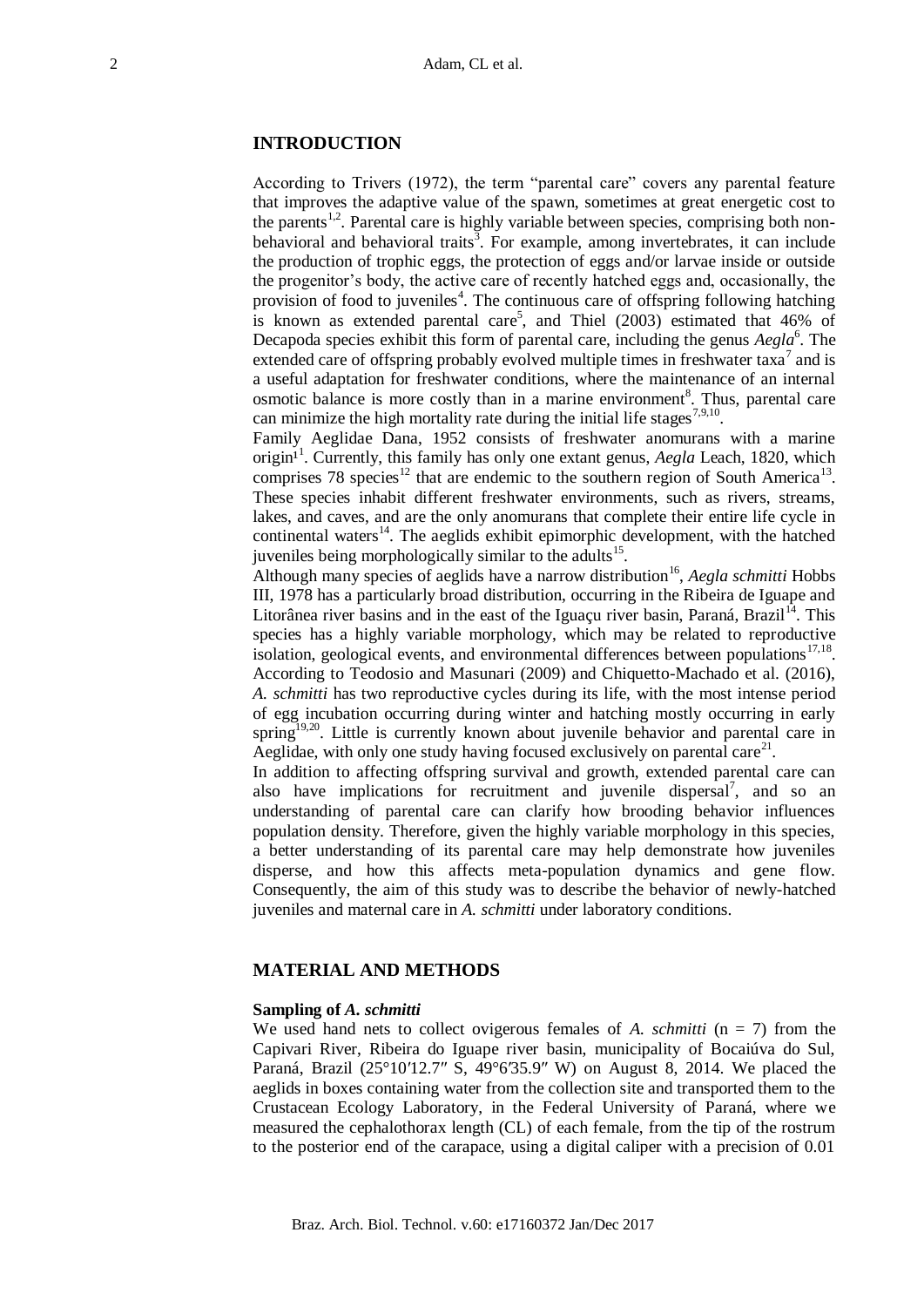mm. We also categorized the embryonic stage of development of the egg mass as early, intermediate, or late based on the color of the eggs, the development of the embryos' eyes and the volume of the yolk mass<sup>22</sup>.

#### **Laboratory procedures**

The adult females were placed in individual aquaria ( $20 \times 20 \times 20$  cm) that were filled with water from the sampling site, and had constant aeration, a controlled temperature (18  $\pm$  1 °C), and a photoperiod of 12:12 (dark/light) hours. They were fed fish filets every 48 hours. Each experimental aquarium also contained rocks from the collection site to provide shelter.

The females were checked every day for hatched juveniles and egg loss, and to observe the stage of embryonic development (Fig. 1A). Egg loss was quantified by counting the number of eggs dispersed in the aquaria each day.

To assess the viability of eggs outside the female's abdominal chamber, we also kept 12 eggs of *A. schmitti* at different stages of development in a separate aquarium under the same experimental conditions.



**Figure 1.** Ovigerous female of Aegla schmitti (A), juveniles on the dorsal surface of cephalothorax (B) and juveniles occupying the female abdominal chamber (C).

### **RESULTS**

The carapace length of the ovigerous females ranged between 21.03 mm and 29.92 mm, and the average number of hatched juveniles was  $66 \pm 30$  per female.

*Aegla schmitti* exhibit asynchronous egg hatching in all analyzed females. We observed a high peak in hatching over the 6 days that followed the first hatched egg for each female (Fig. 2), following which there was a high mortality of juveniles until the end of the experiment. Only 4 of the 12 eggs that were maintained separately from the female hatched, and these fed on the remaining eggs, despite food being available *ad libitum* in the aquarium.

Juveniles were found in the abdominal chamber, on the carapace, and/or on the chelae of the females (Fig. 1 B, C). We also observed the females moving the egg mass.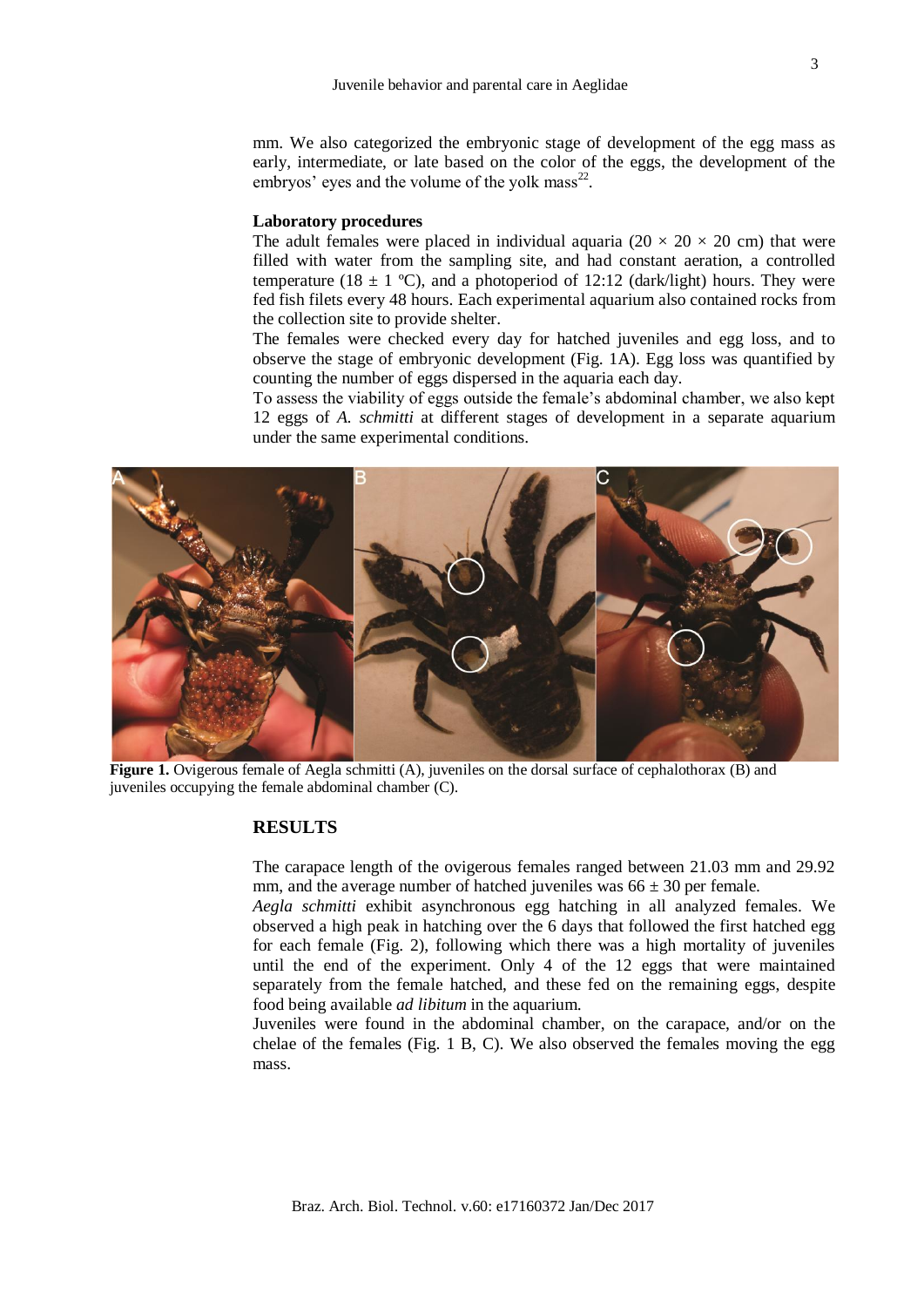

**Figure 2.** Number of hatched eggs for each female during the experiment.

#### **DISCUSSION**

In the present study, the mean number of hatched juveniles per female was 66, with asynchronous hatching occurring in all individuals. We also observed maternal care in all analyzed individuals, with juveniles being found on the body and chelae of the females during the first few days after hatching. Furthermore, juveniles were found to prey on unhatched eggs when isolated from their mother.

The observed variation in juvenile hatching may be explained by three different hypotheses. The first hypothesis is differential maternal investment. According to Benton et al. (2005), the amount of nutrients allocated by a mother to her offspring varies according to food availability and her  $age^{23}$ . The authors argued that maternal investment can affect hatching time, juvenile performance, and even population dynamics. Within same brood, eggs can contain different amounts of nutrients, which may indicate an unequal investment from the female to her offspring<sup>24</sup>. Pochelon et al. (2011) reported within-brood variability in the fatty acid profiles of the eggs of *Nephrops norvegicus* Linnaeus, 1758, and suggested differential maternal investment as one of the possible causes for this variation<sup>25</sup>. Oxygen provision is also linked to maternal brooding behavior. According to Fernandez et al. (2000) and Baeza and Fernandez (2002), oxygen availability in the egg mass can be influenced by certain behaviors exhibit by brooding females<sup>26,27</sup>. For example, in the brachyuran crabs *Cancer setosus* Molina, 1782 and *Homalaspis plana* Milne-Edwards, 1834, Fernandez et al. (2003) found variation in oxygen availability in the embryonic chamber, with the inner embryos exhibiting lower levels of oxygen in both species<sup>28</sup>. This scenario led to hatching asynchrony because the embryos that were located in the periphery of the embryonic chamber, with higher levels of oxygen, consumed the yolk more rapidly and consequently hatched earlier.

The second hypothesis is related to differential catabolism between individuals. Variation in catabolism, combined with nutrient availability, can lead to variation in juvenile hatching, because some embryos are able to consume the yolk and develop more quickly than others, resulting in them hatching earlier. Pochelon et al. (2011) also suggested that this may be a possible cause for the observed variability in fatty acid profiles in the egg brood of *N. norvegicus*<sup>25</sup>.

The third hypothesis is related to environmental conditions. In a natural environment, where food is often an unpredictable resource, hatching asynchrony may be beneficial. Stevens (2006) proposed that hatching at different times may guarantee that at least some of the offspring will hatch concomitantly with food availability<sup>29</sup>. However, this hypothesis is unlikely to explain the observed variation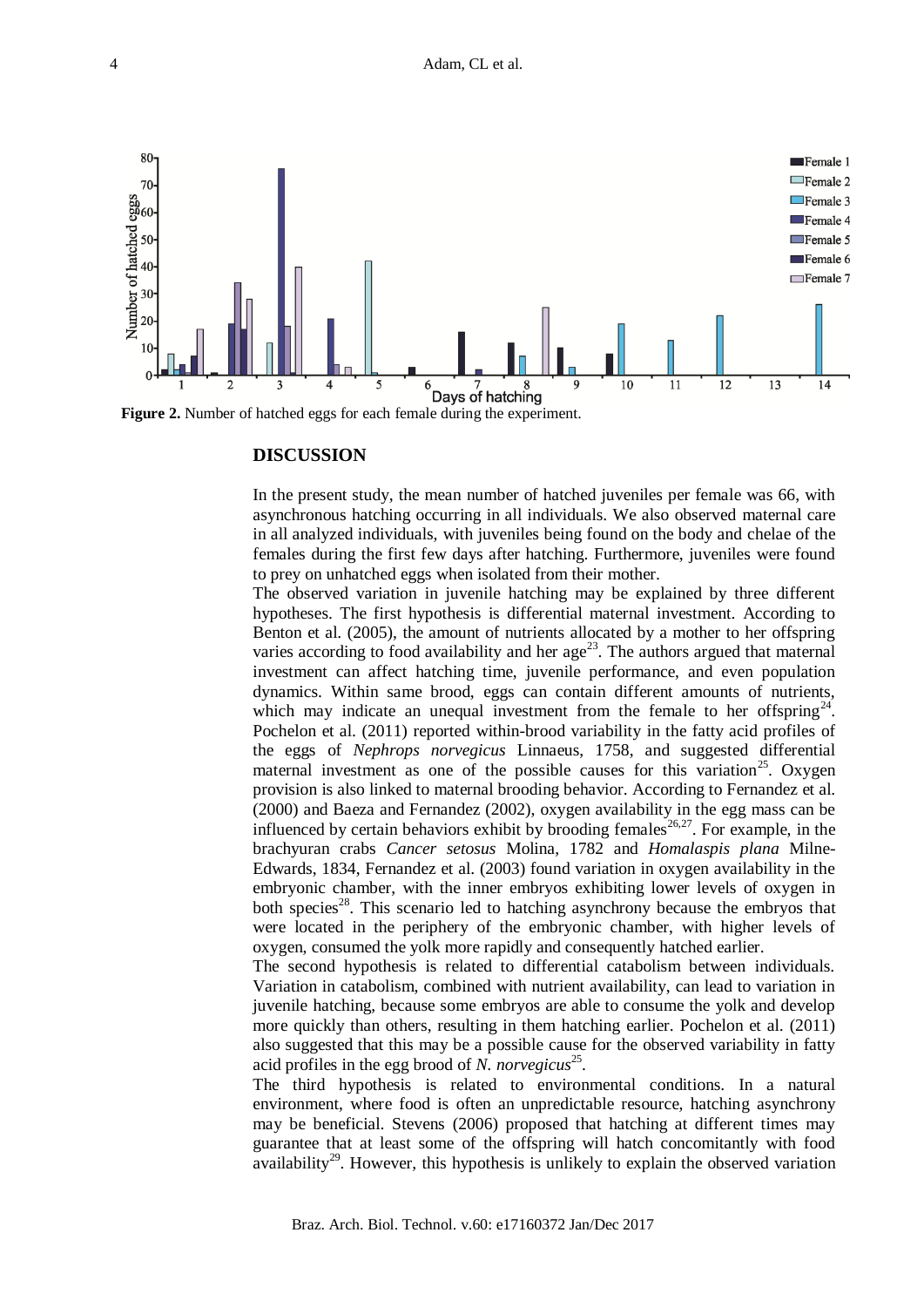in this species because aeglids are omnivorous generalists and food is constantly available in freshwater sub-tropical environments, particularly in rivers with riparian vegetation $30,31$ .

The mean number of hatched juveniles per female *A. schmitti* in the present study  $(66 \pm 30)$  was lower than has previously been estimated for the closely related A. *uruguayana*  $(142.87 \pm 28.49)^{21}$ . This difference may be related to intrinsic variation in the species' biology, due to the number of eggs lost prior to capture, the nutritional/physiological conditions and sizes of the females, the number of consecutive broods, food availability and quality, and other biotic and abiotic factors that are commonly attributed to reproductive variability in Decapoda<sup>32</sup>.

Parental care is a trait that has evolved multiple times during evolution<sup>33</sup>. According to Thiel (2003), there are 130 species of crustaceans with extended parental care, and in 19 of these the juveniles remain on the female's body during the early stage of development, which is considered the most primitive form of brood care behavior $5,33$ . This behavior was evident in *A. schmitti*, with juveniles being found inside the abdominal chamber after hatching, and then remaining on the female's cephalothorax and chelae for the next 16 days. A similar behavior has been observed in other aeglids. For example, in *A. castro,* parental care lasted for 15 days, during which time the juveniles remained on the female's carapace and pleopods<sup>34</sup>, while in *A. uruguayana*, this period was considerably shorter, with juveniles remaining strictly inside the female's abdomen on the first day, and then exploring the rest of her body over the following  $3-4$  days<sup>21</sup>. Among other anomurans, parental care has been described in hermit crabs of the genus *Calcinus*<sup>35,</sup> which produce very small numbers of large eggs and allow the juveniles to stay inside the host's gastropod shell for the entire larval stage. According to Thiel (1999), the duration of parental care depends on many factors, such as resource availability at a given time or the risk of predation<sup>9</sup>. However, species that carry their offspring on their bodies rarely extend this period past the first stage of development, because it would be too energetically costly to carry larger juveniles<sup>5</sup>.

Most marine Decapoda are r-strategists, producing thousands to millions of small eggs per clutch, and their development is marked by many larval stages<sup>7,36</sup>. By contrast, freshwater Decapoda usually have fewer and larger eggs<sup>37</sup>. A smaller brood size, abbreviated development, and extended parental care are probably favorable traits in physiologically stressful environments, particularly during the period when these organisms transitioned from the ocean to conquer freshwater and land<sup>7,33</sup>. Some species of freshwater decapods have even developed specialized structures, such as terminal hooks on their pereiopods, to help them attach to the female's  $body^{38,39}$ , although there is no report of such appendages in Aeglidae. Extended parental care causes the juveniles to stay close to the mother, leading to local recruitment, which may be one of the causes of reduced gene flow<sup>5</sup>. Consequently, this may explain the highly endemic distribution of many aeglid species, and may be one of the factors influencing the morphological variation between different populations of *A. schmitti*<sup>18</sup>.

Our results provide new evidence for extended parental care in aeglids and demonstrate asynchrony in the hatching period. These findings have important implications for our understanding of the reproductive strategies and adaptations that were required to successfully invade freshwater environments. Future studies that comprise the entire incubation phase following fertilization will clarify the exact length of the development period and give more precise information on the causes of this hatching asynchrony.

# **ACKNOWLEDGEMENT**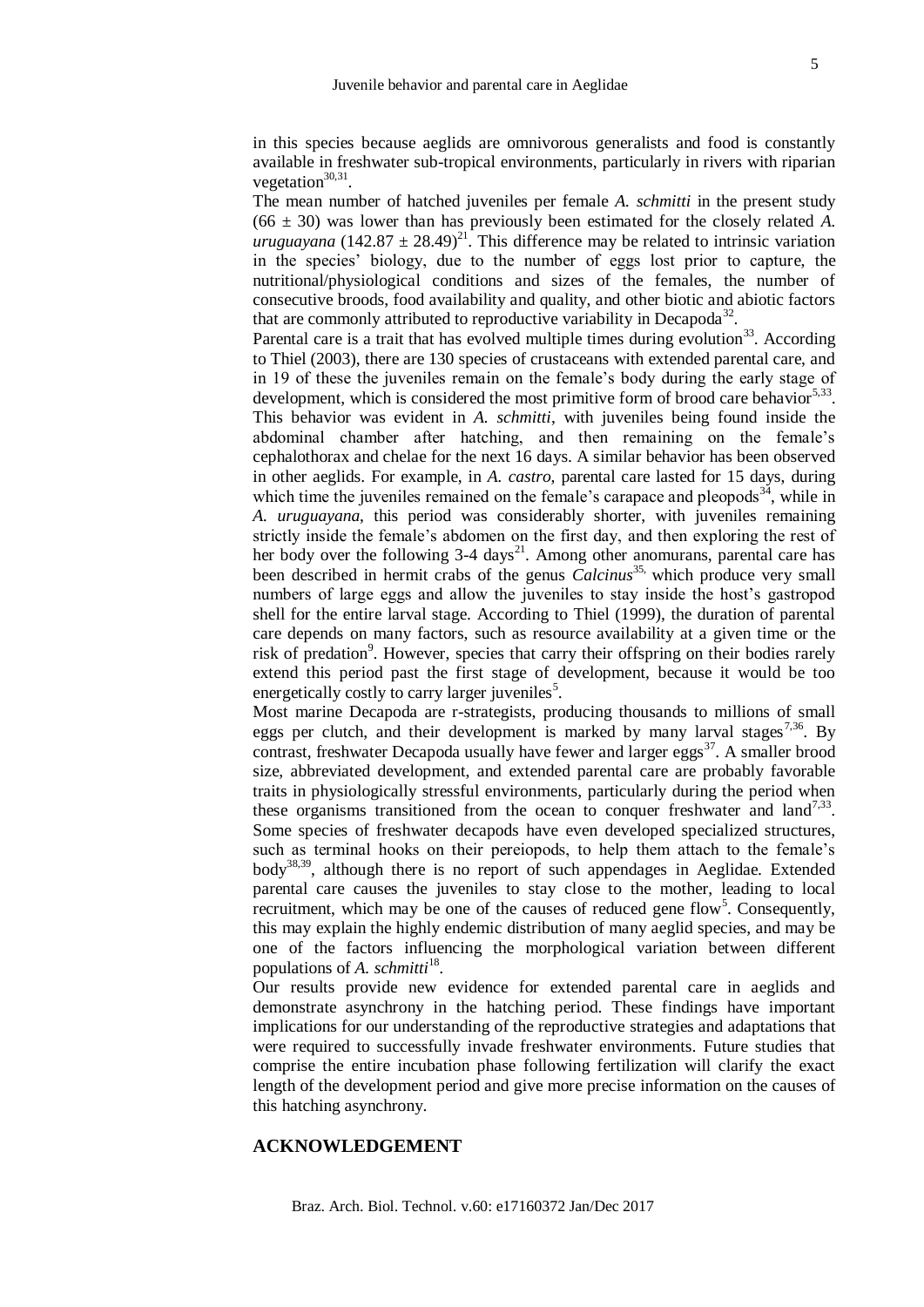We are thankful to Coordenação de Aperfeiçoamento de Pessoal de Nível Superior (CAPES) and the Conselho Nacional de Desenvolvimento Científico e Tecnológico (CNPq) for the master and doctoral scholarships granted to the first and second authors, respectively. To the Postgraduate Program in Zoology, Federal University of Paraná for providing the facilities for this study. We are thankful to Dr. Luis Amilton Foerster for the article revision. The authors would also like to thank Enago (www.enago.com.br) for the English language review.

#### **REFERENCES**

- 1- Trivers RL. Parental investment and sexual selection. First Edition. Chicago: Aldine Publishing Company; 1972.
- 2- Clutton-Brock TH. The evolution of parental care. First Edition. New Jersey: Princeton University Press; 1991.
- 3- Smiseth PT, Kölliker M, Royle NJ. What is parental care? In: Kölliker M, editor. The evolution of parental care. First Edition, Oxford: Oxford University Press; 2012.
- 4- Trumbo ST. Patterns of parental care in invertebrates. In: Kölliker M, editor. The evolution of parental care. First Edition, Oxford: Oxford University Press; 2012
- 5- Thiel M. Extended parental care behavior in crustaceans A comparative overview. In: Klein JCV, Schram FR, editors. The biodiversity crisis and crustacea. First Edition. Rotterdam: A.A. Balkema Publishers; 2000.
- 6- Thiel M. Extended parental care in crustaceans an update. *Rev. Chil. Hist. Nat*. 2003; 76: 205-218.
- 7- Vogt G. Abbreviation of larval development and extension of brood care as key features of the evolution of freshwater Decapoda. *Biol. Rev*. 2012.
- 8- Powers LW, Bliss DE. Terrestrial adaptations. In: Vernberg FJ, Vernberg WB, editors. The biology of Crustacea: Environmental Adaptations, New York: Academic Press; 1983.
- 9- Thiel M. Duration of extended parental care in marine amphipods. *J. Crustacean Biol*. 1999; 19(1): 60-71.
- 10- Vogt G. Life span, early life stage protection, mortality, and senescence in freshwater Decapoda. In: Yeo DCJ, Cumberlidge N, Klaus S, editors. Advances in freshwater decapod systematics and biology. First Edition. Leiden: Koninklijke; 2014.
- 11- Pérez-Losada M, Bond-Buckup G, Jara CG, Crandall KA. Molecular systematics and biogeography of the southern south American freshwater "crabs" *Aegla* (Decapoda: Anomura: Aeglidae) using multiple heuristic tree search approaches. *Syst. Biol*. 2004; 53(5): 767-780.
- 12- Santos S, Bond-Buckup G, Buckup L, Bartholomei-Santos ML, Pérez-Losada M, Jara CG, et al. Three new species of Aeglidae (*Aegla* Leach, 1820) from Paraná State, Brazil. *J. Crustacean Biol*. 2015; 35(6): 839-849.
- 13- Bond-Buckup G, Jara CG, Pérez-Losada M, Buckup L, Crandall KA. Global diversity of crabs (Aeglidae: Anomura: Decapoda) in freshwater. *Hydrobiologia*. 2008; 595(1): 267- 273.
- 14- Bond-Buckup G. Família Aeglidae. In: Melo GAS, editors. Manual de identificação dos Crustacea Decapoda de água doce do Brasil. First Edition. São Paulo: Edições Loyola; 2003.
- 15- Bond-Buckup G, Bueno AAP, Keunecke KA. Primeiro estágio juvenile de *Aegla prado* Schmitt (Crustacea, Decapoda, Anomura, Aegladae). *Rev. Brasil. Zoo*. 1996; 13(4): 1049- 1061.
- 16- Bond-Buckup G, Buckup LA. Família Aeglidae (Crustacea, Decapoda, Anomura). *Arq. Zool.* 1994; 32(4): 159-346.
- 17- Trevisan A, Masunari S. Geographical distribution of *Aegla schmitti* Hobbs III, 1979 (Decapoda Anomura Aeglidae) and morphometric variations in male populations from Paraná State, Brazil. *Nauplius.* 2010; 18(1): 45-55.
- 18- Trevisan A, Marochi MZ, Costa M, Santos S, Masunari S. Effects of the evolution of the Serra do Mar mountains on the shape of the geographically isolated populations of Aegla schmitti Hobbs III, 1979 (Decapoda: Anomura). *Acta Zool*. 2016; 97(1): 34-41.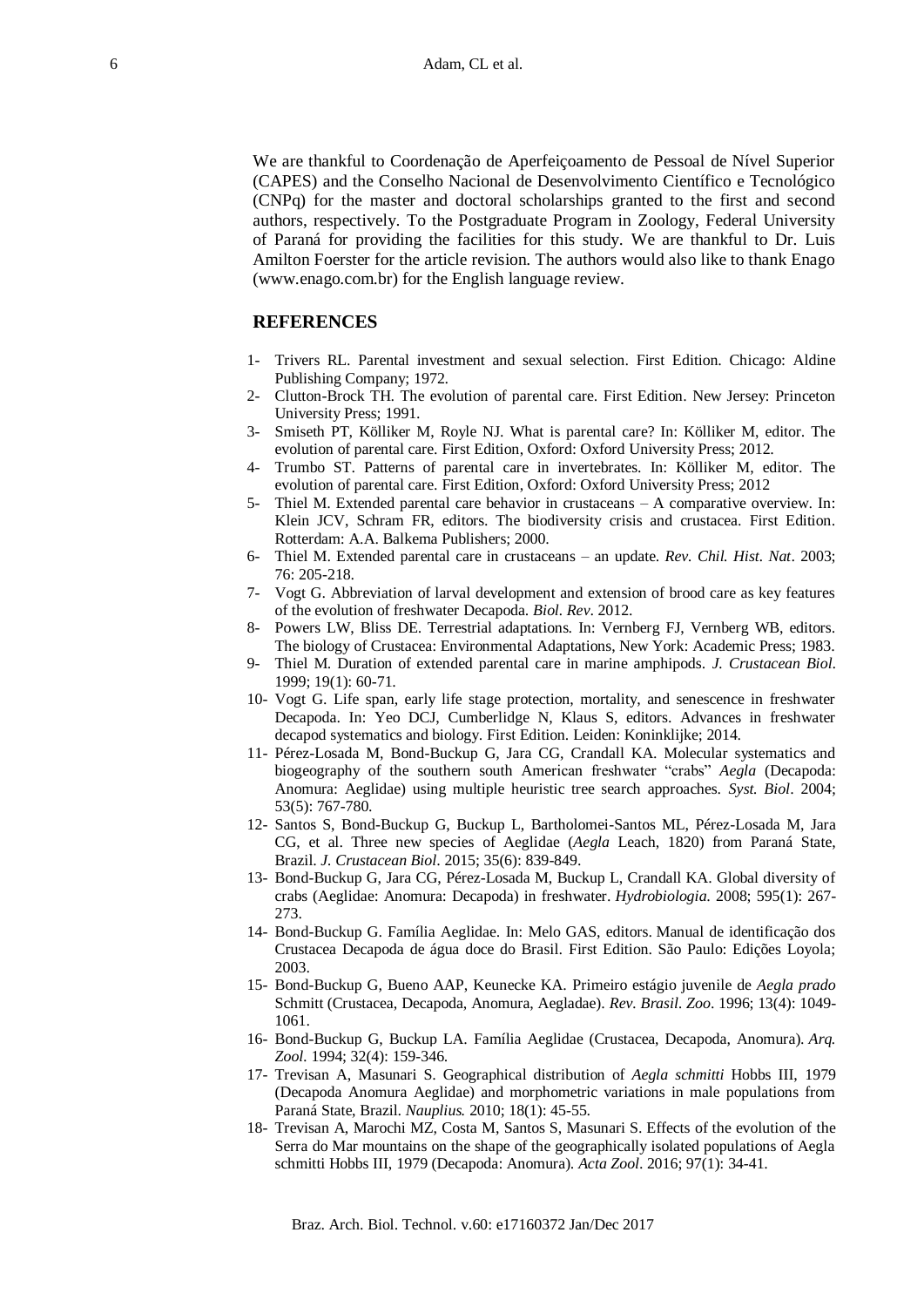- 19- Teodósio EAO, Masunari S. Estrutura populacional de Aegla schmitti (Crustacea: Anomura: Aeglidae) nos reservatórios dos Mananciais da Serra, Piraquara, Paraná, Brasil. *Zoologia*. 2009; 26(1).
- 20- Chiquetto-Machado PI, Vieira LC, Shimizu RM, Bueno SL. Life cycle of the freshwater anomuran *Aegla schmitti* Hobbs, 1978 (Decapoda: Anomura: Aeglidae) from southeastern Brazil. *J. Crustacean Biol*. 2016; 36(1): 39-45.
- 21- Greco LSL, Viau V, Lavolpe M, Bond-Buckup G. Rodriguez EM. Juvenile hatching and maternal care in *Aegla uruguayana* (Anomura, Aeglidae). *J. Crustacean Biol*. 2004; 24(2): 309-313.
- 22- Bueno SLS, Schimizu RM. Reproductive biology and functional maturity in females of *Aegla franca* (Decapoda: Anomura: Aeglidae). *J. Crustacean Biol*. 2008; 28(4): 652-662.
- 23- Benton TG, Plaistow SJ, Beckerman AP, Lapsley CT, Littlejohns S. Changes in maternal investment in eggs can affect population dynamics. *P. Roy. Soc. Lond. B: Bio.*  2005; 272(1570): 1351-1356.
- 24- Clarke A. Egg size and egg composition in polar shrimps (Caridea; Decapoda). *J. Exp. Mar. Biol. Ecol*. 1993; 168(2): 189-203.
- 25- Pochelon PN, Da Silva TL, Reis A, Dos Santos A, Queiroga H, Calado R. Interindividual and within-brood variability in the fatty acid profiles of Norway lobster, *Nephrops norvegicus* (L.) embryos. *Mar. Biol*. 2011; 158(12): 2825-2833.
- 26- Fernández M, Bock C. Pörtner HO. The cost of being a caring mother: the ignored factor in the reproduction of marine invertebrates. *Ecol. Lett*. 2000; 3(6): 487-494.
- 27- Baeza JA, Fernández M. Active brood care in Cancer setosus (Crustacea: Decapoda): the relationship between female behaviour, embryo oxygen consumption and the cost of brooding. *Funct. Ecol*. 2002; 16(2): 241-251.
- 28- Fernández M, Ruiz-Tagle N, Cifuentes S, Pörtner HO, Arntz W. Oxygen-dependent asynchrony of embryonic development in embryo masses of brachyuran crabs. *Mar. Biol*. 2003; 142(3): 559-565.
- 29- Stevens BG. Timing and duration of larval hatching for blue king crab *Paralithodes platypus* Brandt, 1850 held in the laboratory. *J. Crustacean Biol.* 2006; 26(4): 495-502.
- 30- Bueno AAP, Bond-Buckup G. Natural diet of *Aegla platensis* Schmitt and *Aegla ligulata* Bond-Buckup & Buckup (Crustacea, Decapoda, Aeglidae) from Brazil. *Acta Limnol. Bras.* 2004; 16(2): 115-127.
- 31- Cogo GB, Santos S. The role of aeglids in shredding organic matter in neotropical streams. *J. Crustacean Biol*. 2013; 33(4): 519-526.
- 32- Hines AH. Allometric constraints and variables of reproductive effort in brachyuran crabs. *Mar. Biol*. 1982; 69(3): 309-320.
- 33- Anger K. The conquest of freshwater and land by marine crabs: adaptations in life-history patterns and larval bioenergetics. *J. Exp. Mar. Biol. Ecol*. 1995; 193: 119-145.
- 34- Swiech-Ayoub BP, Masunari S. Biologia reprodutiva de *Aegla castro* Schmitt (Crustacea, Anomura, Aeglidae) no Buraco do Padre, Ponta Grossa, Paraná, Brasil. *Rev. Bras. Zool*. 2001; 18(3): 1019-1030.
- 35- Calado R, Nogueira N, Santos A. Extended parental care in a hermit crab of the genus *Calcinus* (Anomura: Diogenidae). *J. Mar. Biol. Assoc.U.K. 2006;* 86: 121-123.
- 36- Fratini S, Schubart CD, Ragionieri L. Population genetics in the rocky shore crab *Pachygrapsus marmoratus* from the western Mediterranean and eastern Atlantic: complementary results from mtDNA and microsatellites at different geographic scales. *Crustac. Issues*. 2011; 9(18): 191 – 213.
- 37- Pennak RW. The freshwater invertebrate fauna: problems and solutions for evolutionary success. *Am. Zool*. 1985; 25: 671-687.
- 38- Scholtz G, Kawai T. Aspects of embryonic and postembryonic development of the Japanese freshwater crayfish *Cambaroides japonicas* (Crustacea, Decapoda) including a hypothesis on the evolution of maternal care in the Astacida. *Acta Zool. - Stockholm.*  2012; 83: 203-212.
- 39- Vogt G, Tolley L. Brood care in freshwater crayfish and relationship with the offspring's sensory deficiencies. *J. Morphol*. 2004; 262: 566-582.